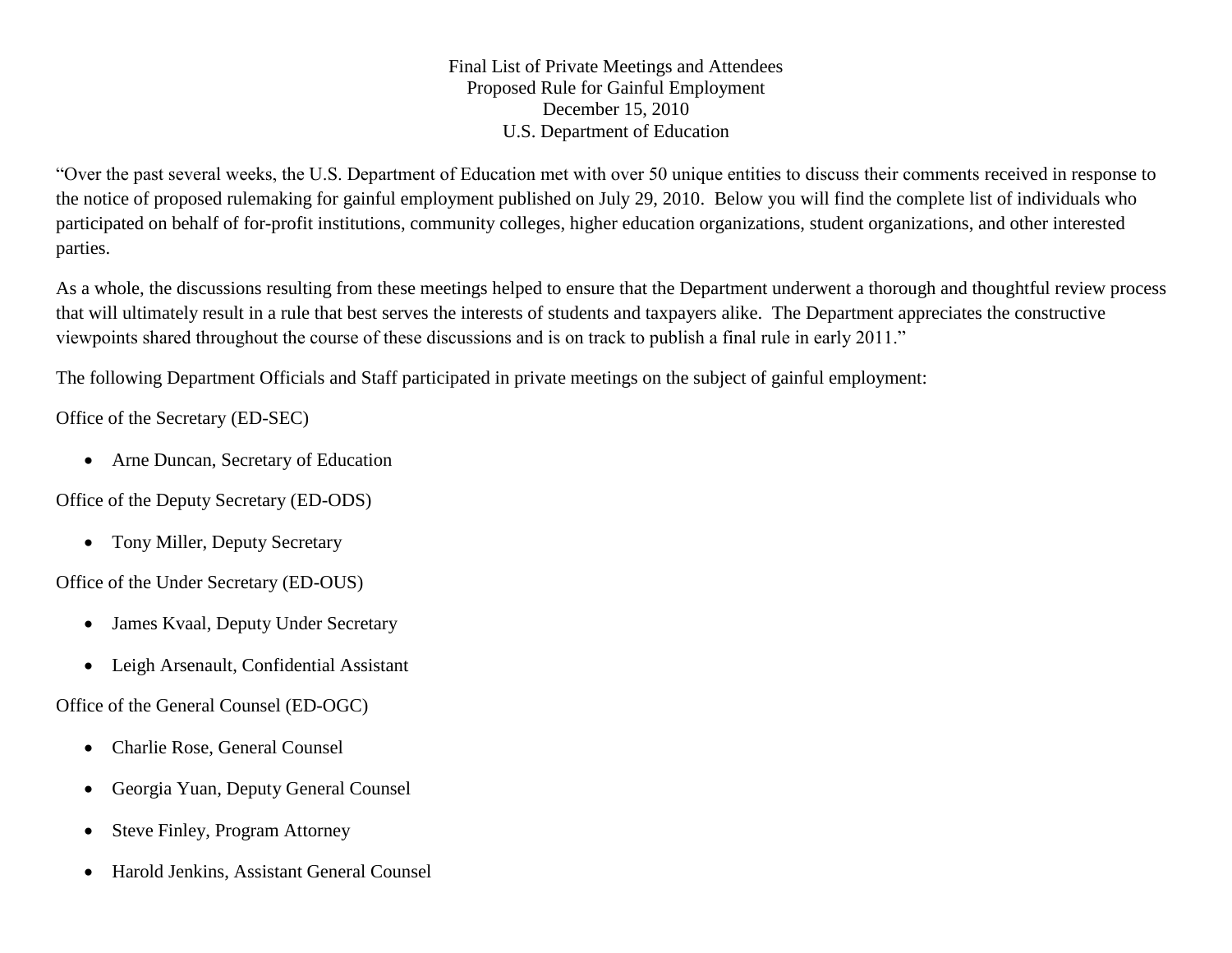Office of Postsecondary Education (ED-OPE)

- Eduardo Ochoa, Assistant Secretary
- David Bergeron, Acting Deputy Assistant Secretary
- Dan Madzelan, Senior Director for Strategic Planning, Analysis, and Initiatives Service

Meeting Record Regarding Gainful Employment October 14th, 2010 InfiLaw

| <b>Rick Inatome</b> | InfiLaw       | Chief Ex |
|---------------------|---------------|----------|
| Doug Chait          | InfiLaw       | Senior \ |
| Chidi Ogene         | InfiLaw       | General  |
| Dennis Cariello     | DLA Piper     | Counsel  |
| James Kvaal         | <b>ED-OUS</b> |          |
| <b>Steve Finley</b> | ED-OGC        |          |
| David Bergeron      | <b>ED-OPE</b> |          |
| Dan Madzelan        | <b>ED-OPE</b> |          |
| Leigh Arsenault     | ED-OUS        |          |

**Chief Executive Officer** Senior Vice President, Corporate Development General Counsel

Meeting Record Regarding Gainful Employment October 14th, 2010 Center for Education and the Workforce

| <b>Anthony Carnevale</b> | <b>CEW</b> | Director |
|--------------------------|------------|----------|
| Michelle Melton          | <b>CEW</b> |          |
| James Kvaal              | ED-OUS     |          |
| David Bergeron           | ED-OPE     |          |
| <b>Steve Finley</b>      | ED-OGC     |          |
| Leigh Arsenault          | ED-OUS     |          |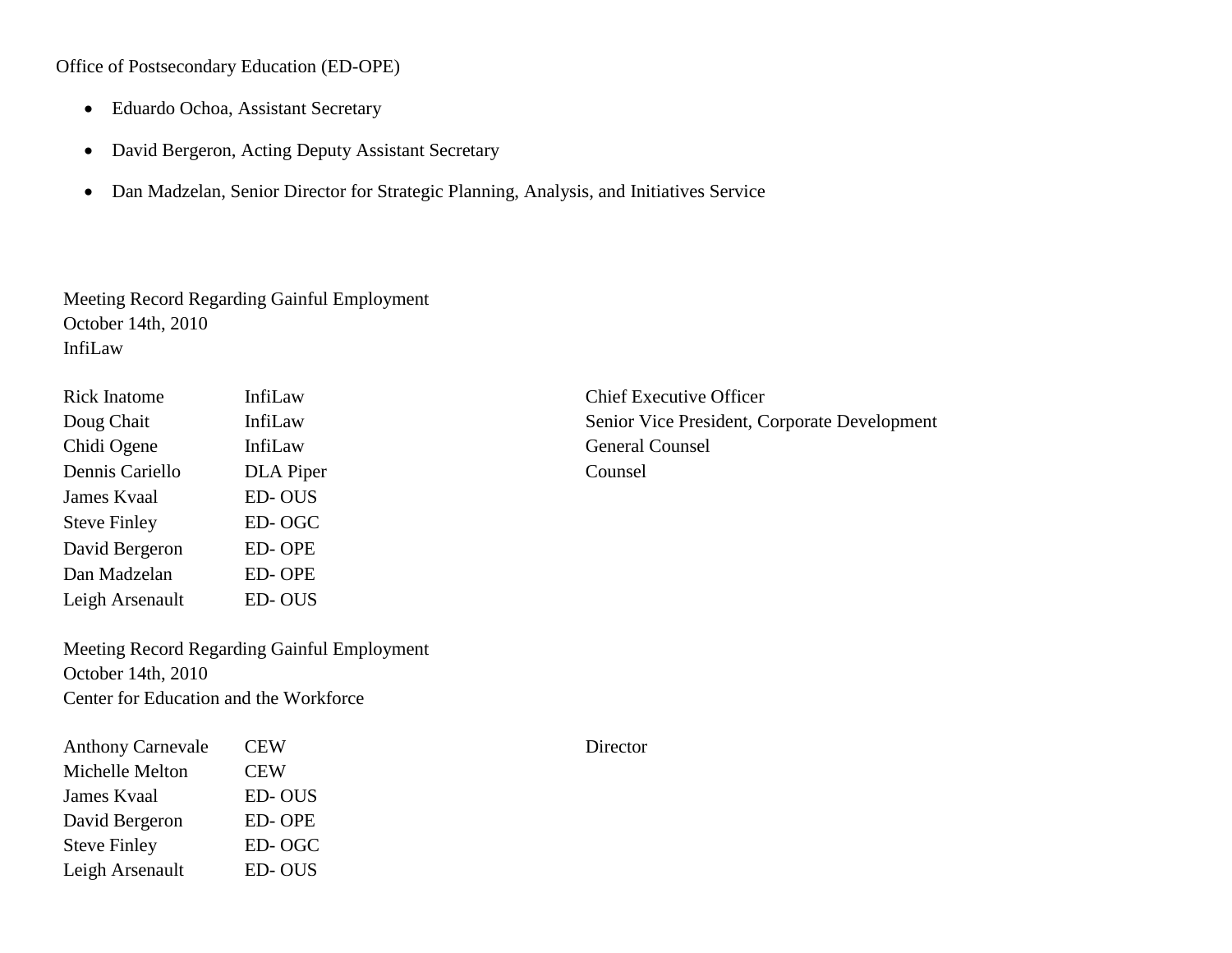Meeting Record Regarding Gainful Employment October 15th, 2010 American Association of Cosmetology Schools

| Tom Netting             | Akerman Senterfitt  | Public A |
|-------------------------|---------------------|----------|
| Anthony Fragomeni       | AACS                | Director |
| <b>Christine Gordon</b> | Graham Webb Academy | Presiden |
| Eduardo Ochoa           | ED-OPE              |          |
| Georgia Yuan            | ED-OGC              |          |
| David Bergeron          | ED-OPE              |          |
| Dan Madzelan            | <b>ED-OPE</b>       |          |

Public Affairs Advisor President

Meeting Record Regarding Gainful Employment October 18th, 2010 Monroe College

| <b>Karenann Carty</b> | Monroe        |
|-----------------------|---------------|
| Marc Jerome           | Monroe        |
| Roberta Greenberg     | Monroe        |
| Stephen Jerome        | Monroe        |
| James Kvaal           | <b>ED-OUS</b> |
| Georgia Yuan          | ED-OGC        |
| Dan Madzelan          | <b>ED-OPE</b> |
| Leigh Arsenault       | <b>ED-OUS</b> |
|                       |               |

Meeting Record Regarding Gainful Employment October 19th, 2010 Mark Kantrowitz

| Mark Kantrowitz |        |
|-----------------|--------|
| James Kvaal     | ED-OUS |
| Georgia Yuan    | ED-OGC |
| Dan Madzelan    | ED-OPE |

Academic Dean **Executive Vice President** Vice President President

Publisher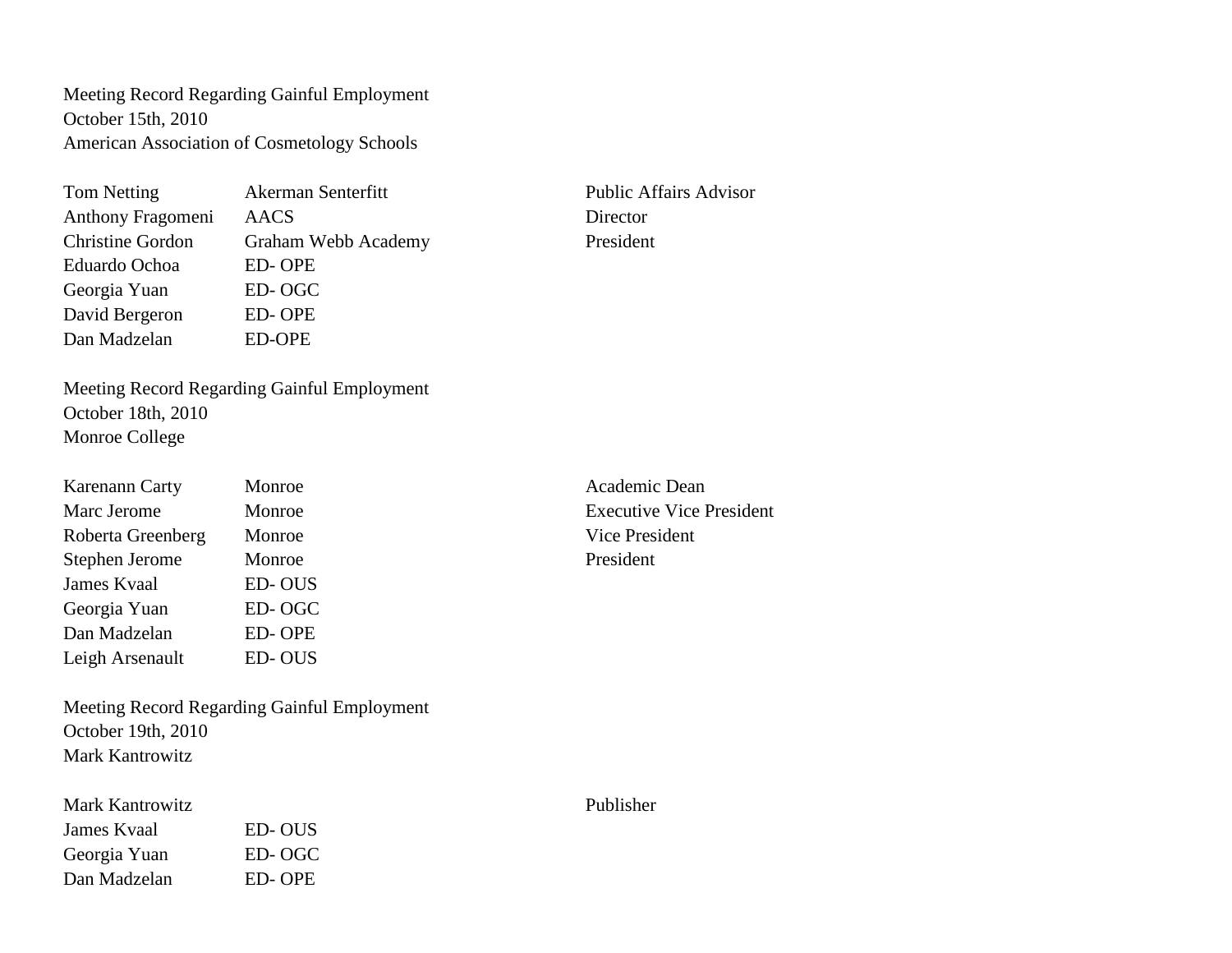Leigh Arsenault ED- OUS

Meeting Record Regarding Gainful Employment October 21st, 2010 Kaplan Inc.

| <b>Andrew Rosen</b> | Kaplan        | <b>CEO</b> |
|---------------------|---------------|------------|
| <b>Matt Seelye</b>  | Kaplan        | Chie:      |
| Rebecca Campoverde  | Kaplan        | Senio      |
| James Kvaal         | ED-OUS        |            |
| <b>Steve Finley</b> | ED-OGC        |            |
| David Bergeron      | <b>ED-OPE</b> |            |
| Leigh Arsenault     | <b>ED-OUS</b> |            |
| Dan Madzelan        | <b>ED-OPE</b> |            |
|                     |               |            |

Meeting Record Regarding Gainful Employment October 21st, 2010 DeVry Inc.

| Elizabeth Truelove McDermott |        | DeVry | Senior Director, Internal Audit                  |
|------------------------------|--------|-------|--------------------------------------------------|
| Michelle Stipp               | DeVry  |       | Manager, Policy and Training, Regulatory Affairs |
| Thomas Babel                 | DeVry  |       | Vice President                                   |
| James Kvaal                  | ED-OUS |       |                                                  |
| <b>Steve Finley</b>          | ED-OGC |       |                                                  |
| David Bergeron               | ED-OPE |       |                                                  |
| Leigh Arsenault              | ED-OUS |       |                                                  |

Meeting Record Regarding Gainful Employment October 21st, 2010 The Institute for College Access and Success, Campus Progress, United States Student Association, and US Public Interest Research Group

| Pauline Abernathy | <b>TICAS</b> | President |
|-------------------|--------------|-----------|
| Debbie Cochrane   | <b>TICAS</b> | Program   |

Dan Madzelan ED- OPE

S Program Director

Chief Financial Officer

Senior VP for Government Relations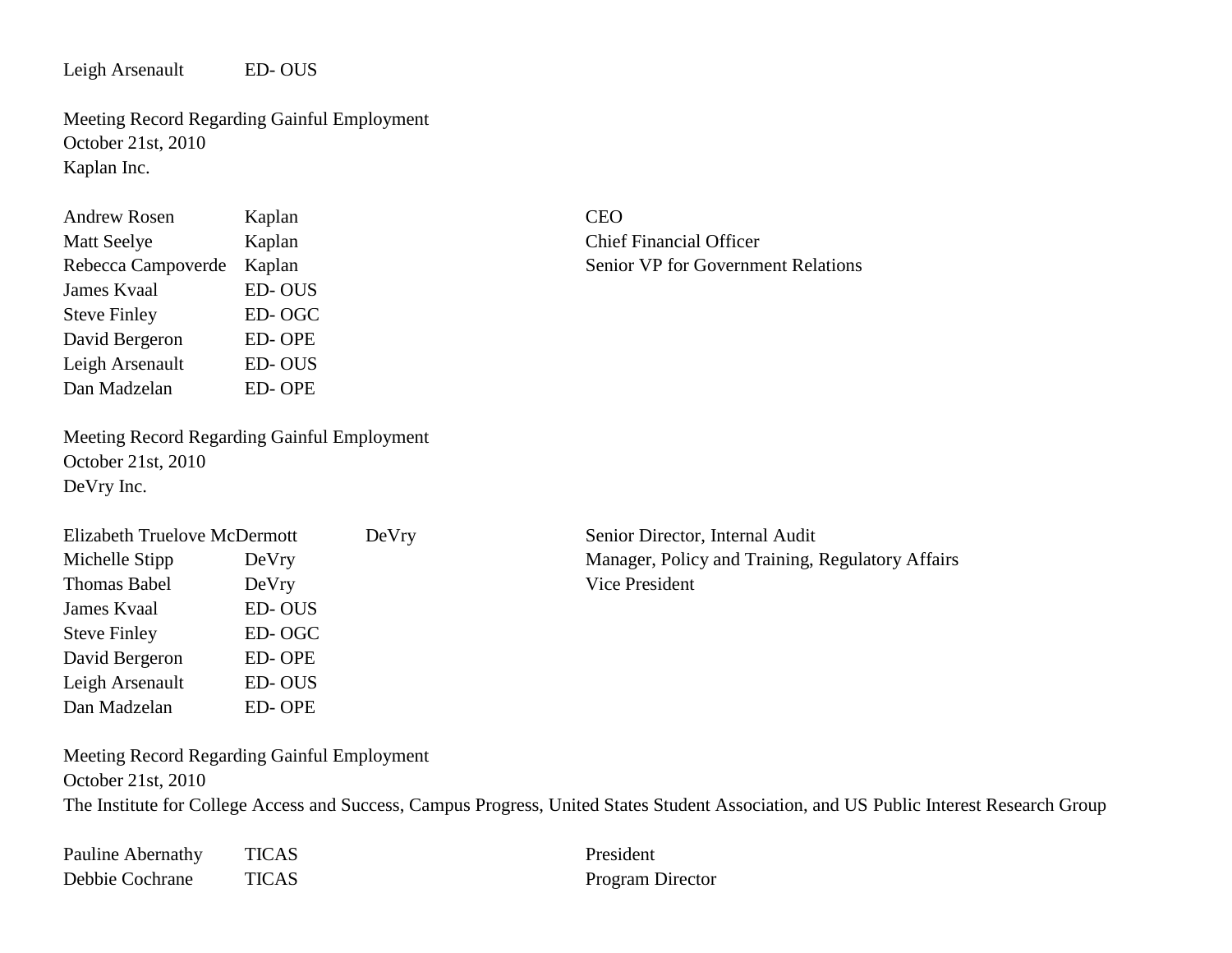Angela Peoples Campus Progress Policy and Advocacy Manager Getachew Kassa USSA Legislative Director Rich Williams US PIRG Higher Education Advocate Eduardo Ochoa ED- OPE Georgia Yuan ED- OGC Dan Madzelan ED- OPE Steve Finley ED- OGC Leigh Arsenault ED- OUS

Meeting Record Regarding Gainful Employment October 22nd, 2010 Strayer University

Dr. Sandra Stallard Strayer University President Catherine Guttman-McCabe Strayer University Senior Vice President and General Counsel Kelly Bozarth Strayer Education Inc. Senior Vice President and Chief Business Officer James Kvaal ED- OUS Georgia Yuan ED- OGC Dan Madzelan ED- OPE

Meeting Record Regarding Gainful Employment October 22nd, 2010 National Consumer Law Center

| Deanne Loonin      | NCLC          |
|--------------------|---------------|
| <b>James Kvaal</b> | <b>ED-OUS</b> |
| Georgia Yuan       | ED-OGC        |
| Dan Madzelan       | <b>ED-OPE</b> |
| Leigh Arsenault    | <b>ED-OUS</b> |

Meeting Record Regarding Gainful Employment October 22nd, 2010 Walden University and Laureate Education Inc.

Attorney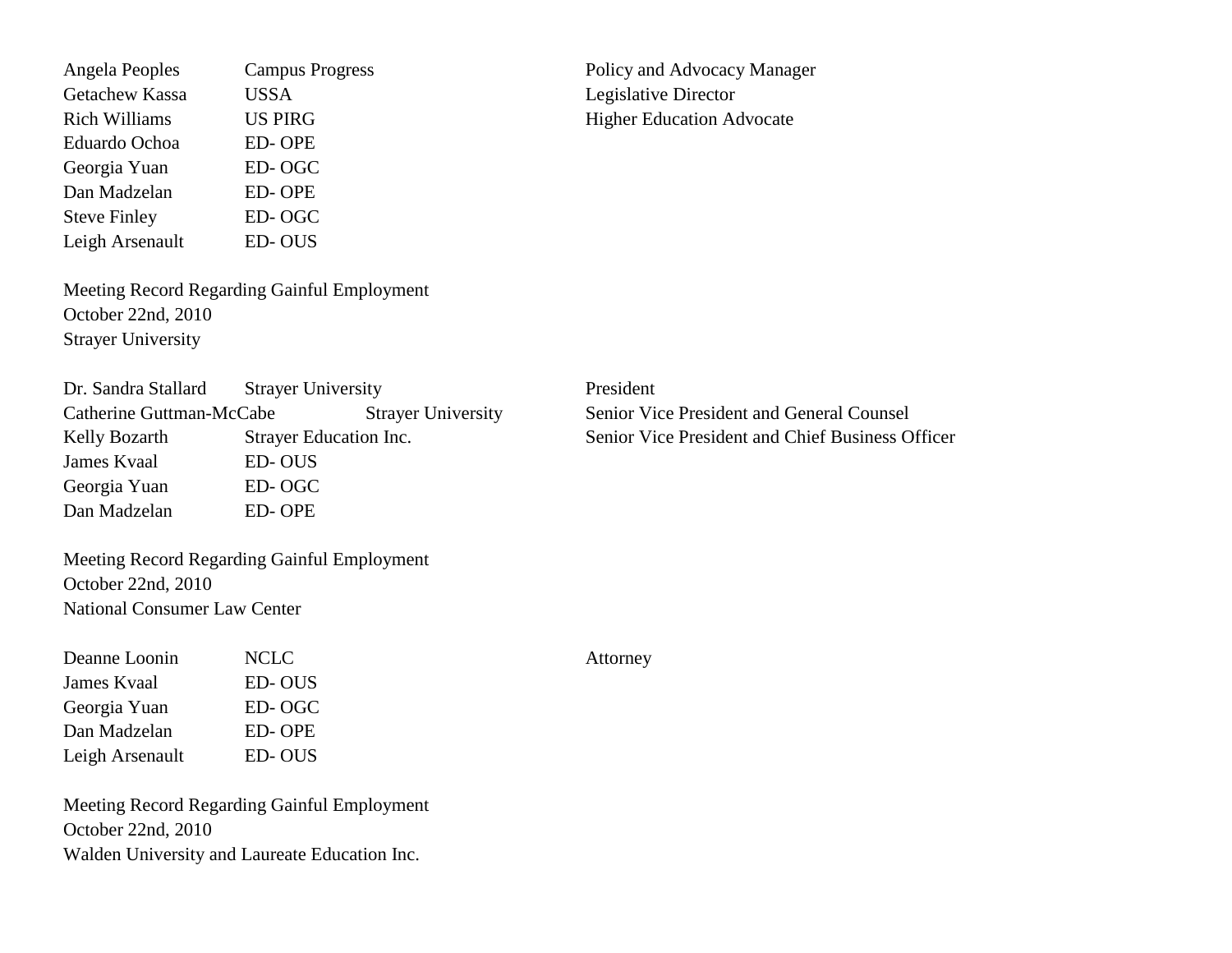Jonathan Kaplan Walden University President Paula Singer Laureate Higher Education Group CEO Jennifer Blum Drinker, Biddle & Reath Partner James Kvaal ED- OUS Georgia Yuan ED- OGC Dan Madzelan ED- OPE Leigh Arsenault ED- OUS

Meeting Record Regarding Gainful Employment October 25th, 2010 Bridgepoint Education

| Sheryl Wright         | <b>Bridgepoint</b>    | Vice Pre |
|-----------------------|-----------------------|----------|
| Nancy Broff           | Dickstein Shapiro LLP | Counsel  |
| Eduardo Ochoa         | ED-OPE                |          |
| David Bergeron        | ED-OPE                |          |
| Dan Madzelan          | ED-OPE                |          |
| <b>Harold Jenkins</b> | ED-OGC                |          |
| Leigh Arsenault       | ED-OUS                |          |
|                       |                       |          |

Vice President of Government Affairs

Meeting Record Regarding Gainful Employment October 25th, 2010 Lincoln Educational Services

| <b>Scott Shaw</b>     | Lincoln       |
|-----------------------|---------------|
| <b>Shaun McAlmont</b> | Lincoln       |
| Fran Giglio           | Lincoln       |
| Eduardo Ochoa         | <b>ED-OPE</b> |
| Georgia Yuan          | ED-OGC        |
| David Bergeron        | <b>ED-OPE</b> |
| Dan Madzelan          | <b>ED-OPE</b> |
| <b>Steve Finley</b>   | ED-OGC        |

Executive Vice President and Chief Administrative Officer President and CEO Vice Prsident of Compliance and Regulatory Services

Meeting Record Regarding Gainful Employment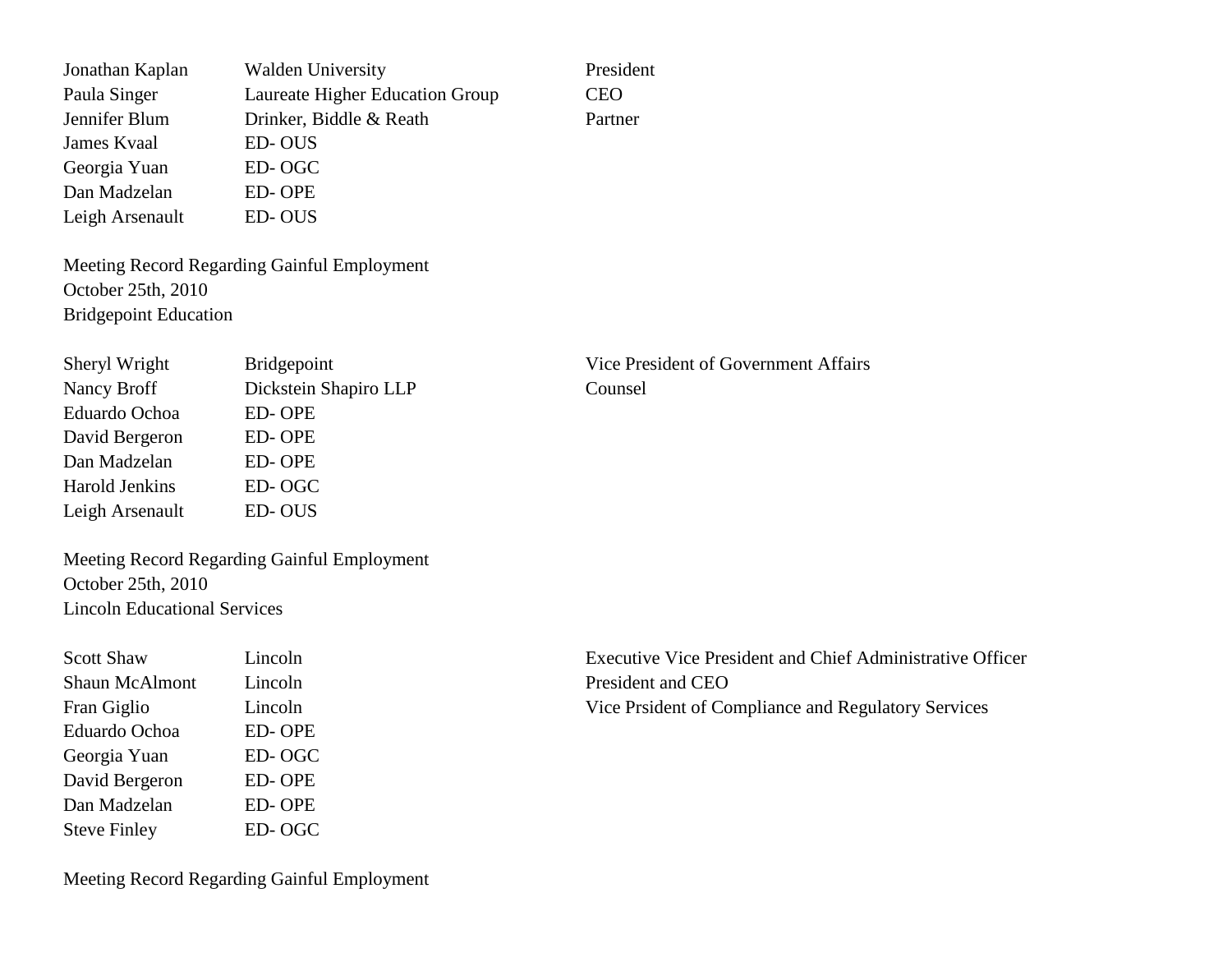## October 25th, 2010 Association of Private Colleges and Universities

| Harris Miller      | <b>APSCU</b>          |
|--------------------|-----------------------|
| Jonathan Guryan    | Northwestern Universi |
| Tammy Halligan     | <b>APSCU</b>          |
| <b>Brian Moran</b> | <b>APSCU</b>          |
| Eduardo Ochoa      | <b>ED-OPE</b>         |
| Georgia Yuan       | ED-OGC                |
| David Bergeron     | <b>ED-OPE</b>         |
| Dan Madzelan       | <b>ED-OPE</b>         |
| Leigh Arsenault    | ED-OUS                |

President and CEO ity Associate Professor of Human Development and Social Policy and Economics Director of Regulatory Affairs Executive Vice President for Government Relations and General Counsel

Meeting Record Regarding Gainful Employment October 25th, 2010 Career Education Corporation

| Diane Jones     | <b>CEC</b>            | Vice Pres |
|-----------------|-----------------------|-----------|
| Gary McCullough | <b>CEC</b>            | President |
| Leslie Thornton | Dickstein Shapiro LLP | Director  |
| Eduardo Ochoa   | <b>ED-OPE</b>         |           |
| Georgia Yuan    | ED-OGC                |           |
| David Bergeron  | <b>ED-OPE</b>         |           |
| Dan Madzelan    | ED-OPE                |           |
| Leigh Arsenault | <b>ED-OUS</b>         |           |

Vice President for External and Regulatory Affairs

Meeting Record Regarding Gainful Employment October 26th, 2010 Association of Private Sector Colleges and Universities

| Harris Miller       | <b>APSCU</b>            |
|---------------------|-------------------------|
| Brian Moran         | APSCU                   |
| Dr. Jonathan Guryan | Northwestern University |
| Lauren Maddox       | Podesta Group           |

President and CEO Executive Vice President for Government Relations and General Counsel Associate Professor of Human Development and Social Policy and Economics Principal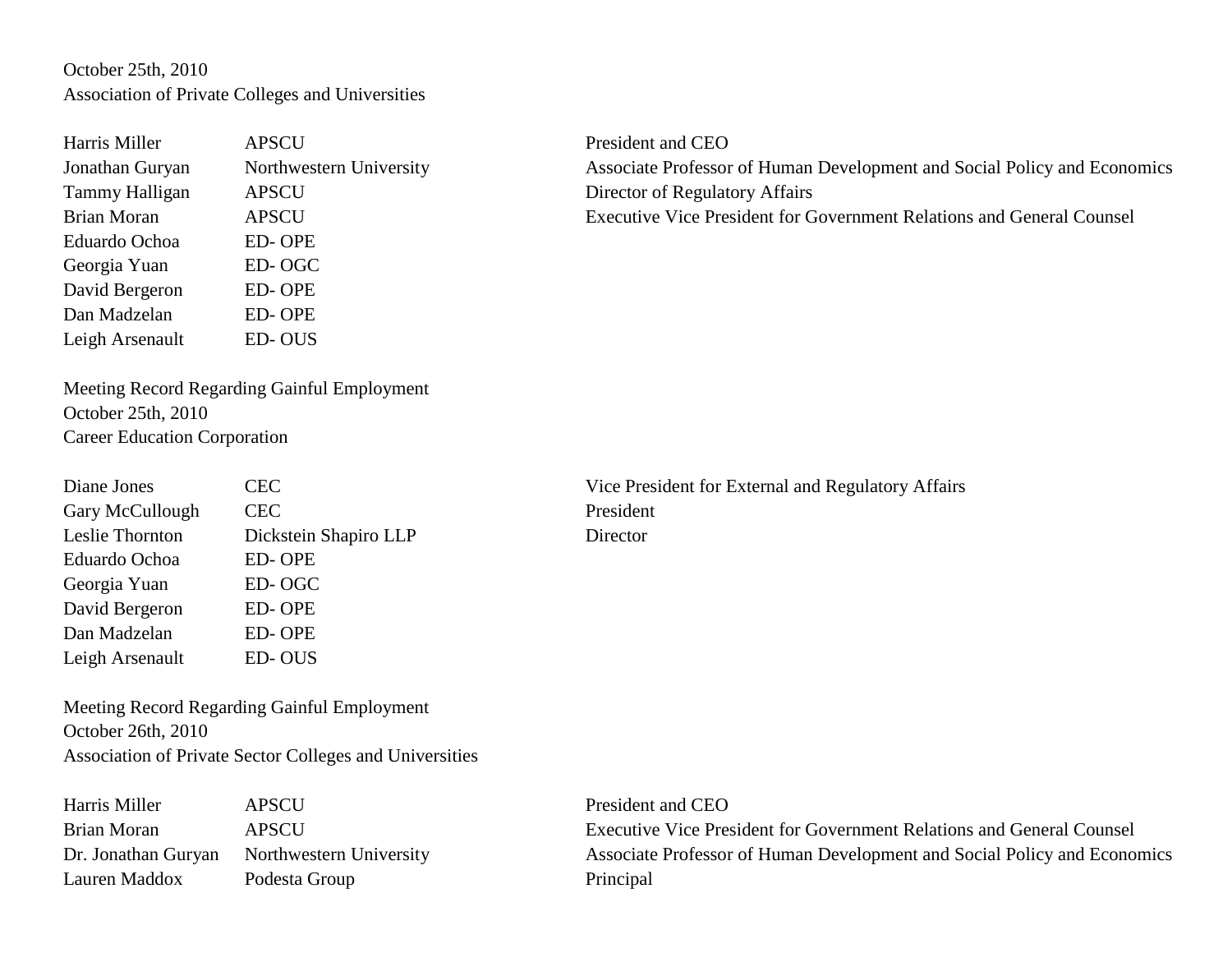Jay Urwitz Wilmer & Hale Partner Bill Clohan APSCU APSCU Special Advisor to Harris Miller Arne Duncan ED- SEC James Kvaal ED- OUS Tony Miller **ED-ODS** Charlie Rose ED- OGC

Meeting Record Regarding Gainful Employment October 26th, 2010 Eastern Iowa Community College

| Eastern Iowa CC | Chancellor                          |
|-----------------|-------------------------------------|
| Eastern Iowa CC | District Financial Aid Officer      |
| Eastern Iowa CC | <b>President and Vice Chancello</b> |
| ED-OGC          |                                     |
| ED-OPE          |                                     |
| ED-OUS          |                                     |
|                 |                                     |

Meeting Record Regarding Gainful Employment October 26th, 2010 Grand Canyon University

| <b>Grand Canyon</b> | CEO     |
|---------------------|---------|
| DLA Piper           | Counsel |
| ED-OGC              |         |
| ED-OPE              |         |
| ED-OUS              |         |
|                     |         |

Meeting Record Regarding Gainful Employment October 26th, 2010 American Council on Education, Association of Community College Trustees, American Association of Community Colleges

| Terry Hartle |      | Senior Vice President, Division of Government & Public Affairs |
|--------------|------|----------------------------------------------------------------|
| David Baime  | AACC | Senior Vice President, Government Relations, & Research        |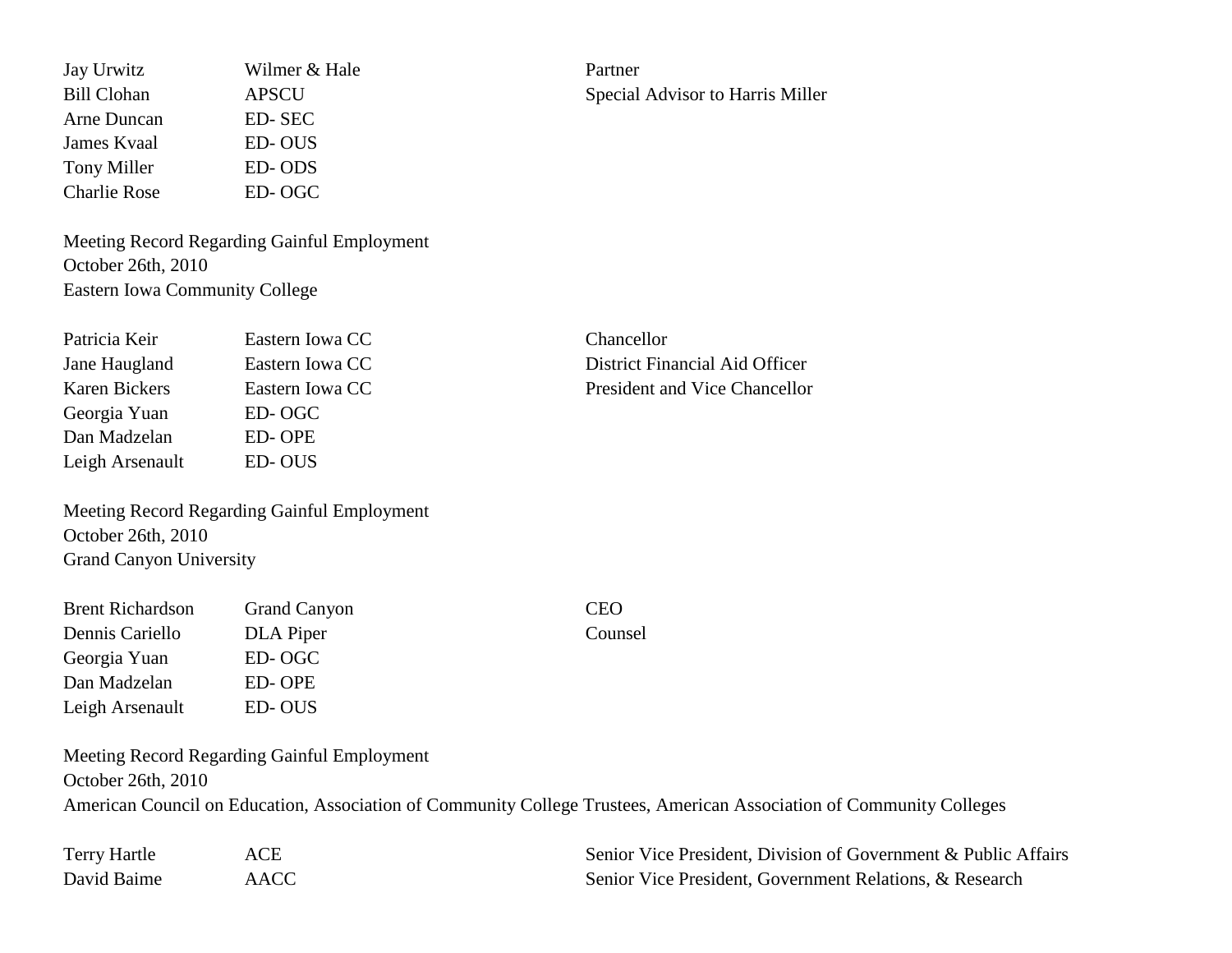Meeting Record Regarding Gainful Employment October 28th, 2010 ITT Technical Institute

| Kevin Modany        | <b>ITT</b> | CEO  |
|---------------------|------------|------|
| Clark Elwood        | <b>ITT</b> | Exec |
| James Kvaal         | ED-OUS     |      |
| Dan Madzelan        | ED-OPE     |      |
| <b>Steve Finley</b> | ED-OGC     |      |

Meeting Record Regarding Gainful Employment October 28th, 2010 Northwestern Career College

| Lawrence Schumacher | Northwestern |
|---------------------|--------------|
| Laura Pollastrini   | Northwestern |
| Dan Madzelan        | ED-OPE       |
| <b>Steve Finley</b> | ED-OGC       |

Meeting Record Regarding Gainful Employment October 28th, 2010 Education Management Corporation

| <b>Anthony Guida</b> | <b>EDMC</b> | Senior Vice-President of Regulatory Affairs and Strategic Development |
|----------------------|-------------|-----------------------------------------------------------------------|
| Richard Them         | <b>EDMC</b> | Vice President                                                        |
| Edward West          | <b>EDMC</b> | <b>CFO</b>                                                            |
| Jack McKernan        | <b>EDMC</b> | Chairman and Former Governor of Maine                                 |
| James Kvaal          | ED-OUS      |                                                                       |

President

Executive Vice President and Chief Administrative Officer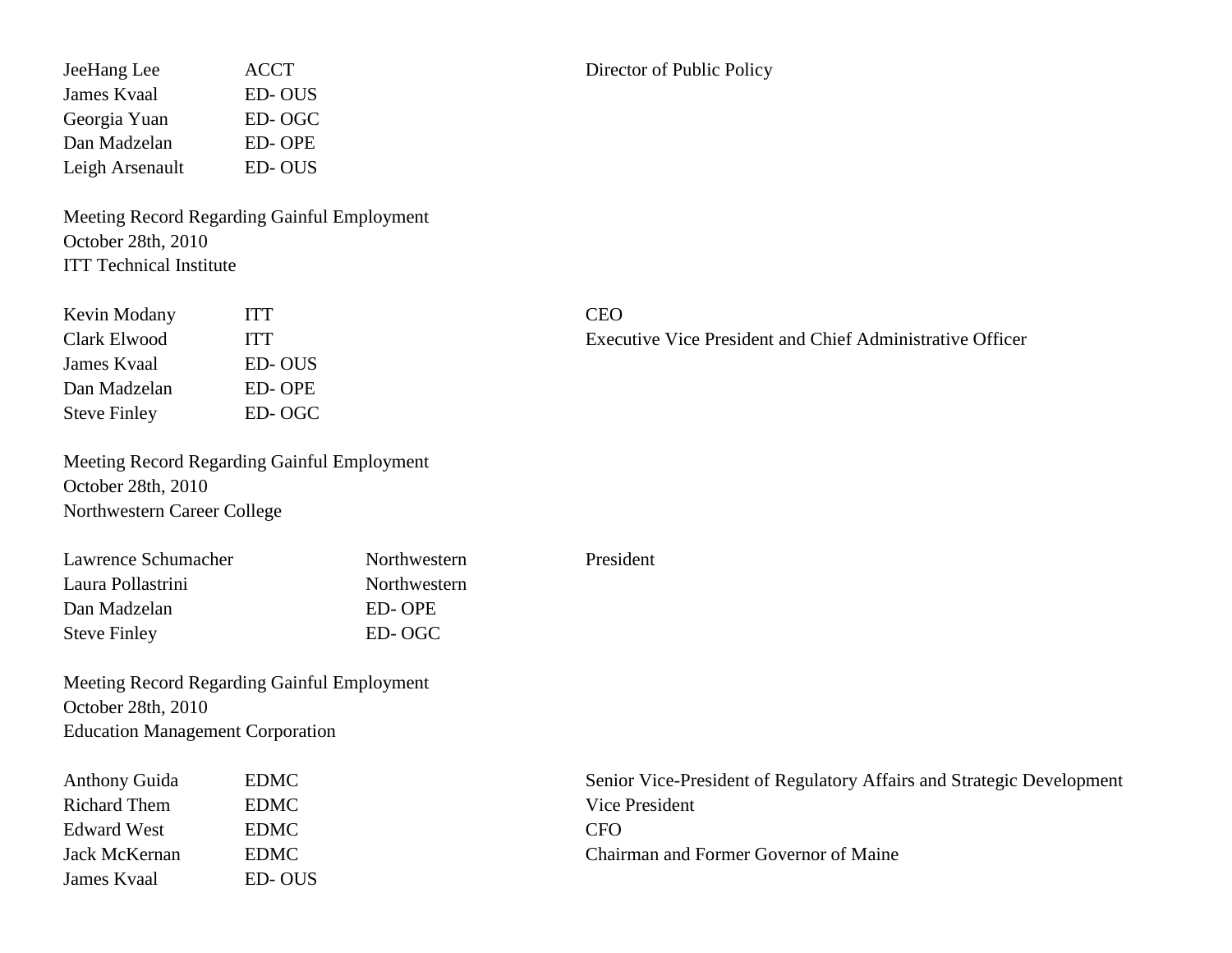Georgia Yuan ED- OGC Dan Madzelan ED- OPE Leigh Arsenault ED- OUS

Meeting Record Regarding Gainful Employment October 28th, 2010 Rocky Vista University

| Dr. Bruce Dubin     | Rocky Vista | Dean and  |
|---------------------|-------------|-----------|
| Dr. Robert Roehrich | Rocky Vista | President |
| J. Andrew Usera     | Rocky Vista | Vice Pres |
| <b>Kathy Leary</b>  | Rocky Vista | Director  |
| James Kvaal         | ED-OUS      |           |
| Dan Madzelan        | ED-OPE      |           |
| <b>Steve Finley</b> | ED-OGC      |           |

Meeting Record Regarding Gainful Employment October 29th, 2010 Corinthian Colleges

| Peter Waller   | Corinthian | <b>CEO</b> |
|----------------|------------|------------|
| Jack Massimino | Corinthian | Exec       |
| Mark Pelesh    | Corinthian | Exec       |
| Arne Duncan    | ED-SEC     |            |
| Tony Miller    | ED-ODS     |            |
| Georgia Yuan   | ED-OGC     |            |
| James Kvaal    | ED-OUS     |            |

Meeting Record Regarding Gainful Employment October 29th, 2010 Education Management Corporation

| Jack R. McKernan   | <b>EDMC</b> | Chai       |
|--------------------|-------------|------------|
| <b>Todd Nelson</b> | <b>EDMC</b> | <b>CEO</b> |

Dean and Chief Academic Officer Vice President and General Counsel Director of Financial Aid

Executive Chairman of the Board Executive Vice President, Legislative  $\&$  Regulatory Affairs

IC Chairman EDMC Chairman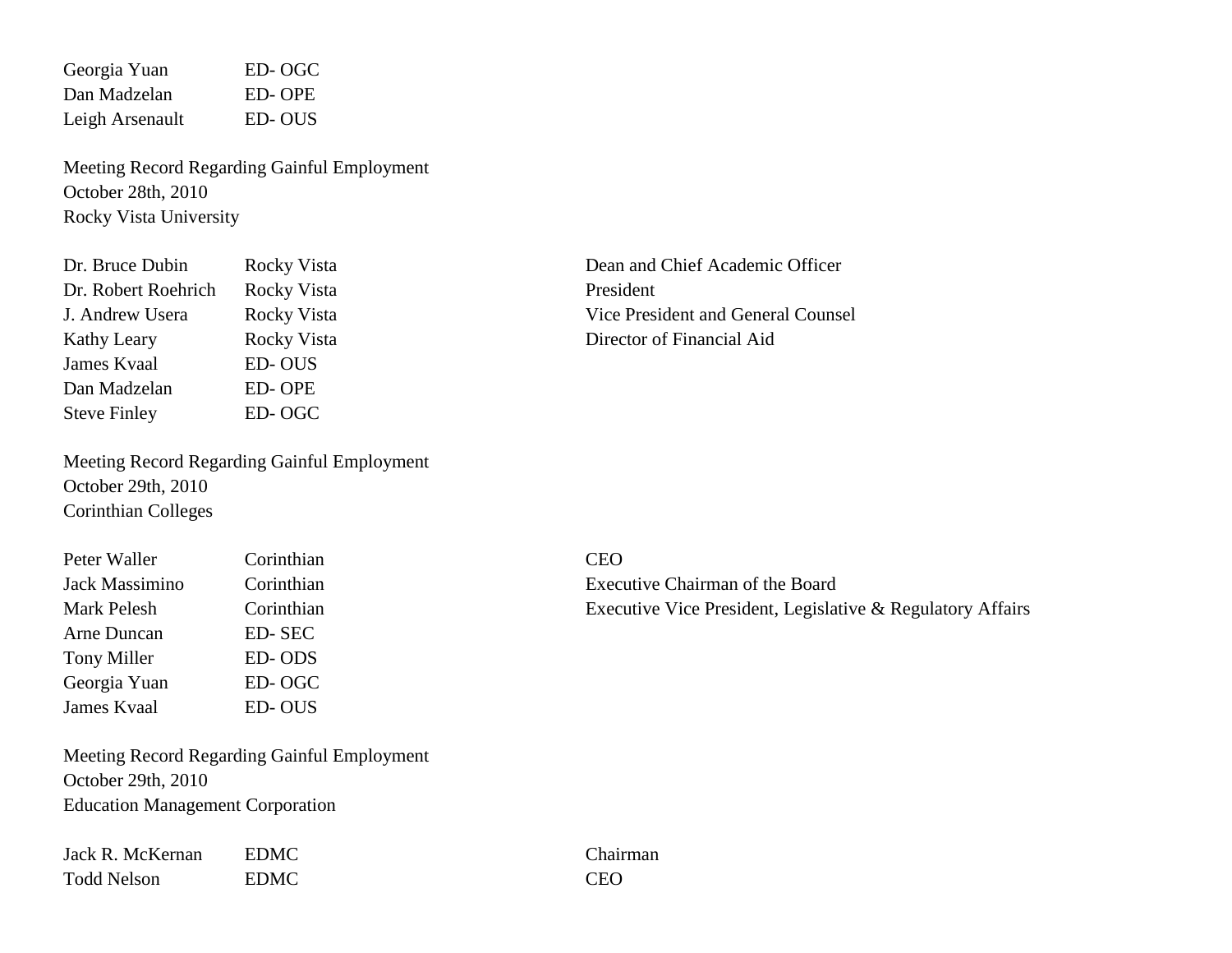| <b>EDMC</b> | <b>CFO</b> |
|-------------|------------|
| <b>EDMC</b> | Senio      |
| ED-SEC      |            |
| ED-ODS      |            |
| ED-OUS      |            |
| ED-OGC      |            |
|             |            |

Meeting Record Regarding Gainful Employment October 29th, 2010 DeVry Inc.

| Daniel Hamburger      | DeVry  | <b>CEO</b> |
|-----------------------|--------|------------|
| <b>Sharon Parrott</b> | DeVry  | Senio      |
| Arne Duncan           | ED-SEC |            |
| Tony Miller           | ED-ODS |            |
| Eduardo Ochoa         | ED-OPE |            |
| Georgia Yuan          | ED-OGC |            |

Meeting Record Regarding Gainful Employment October 29th, 2010 University of Phoenix/Apollo Group

| Joseph D'Amico           | Apollo Group/UOP |
|--------------------------|------------------|
| <b>Charles Edelstein</b> | Apollo Group/UOP |
| Gergory Cappelli         | Apollo Group     |
| Dr. William Pepicello    | UOP              |
| <b>Matthew Ankrum</b>    | Apollo           |
| Michael Goldstein        | DowLohnes        |
| Arne Duncan              | <b>ED-SEC</b>    |
| <b>Tony Miller</b>       | ED-ODS           |
| Eduardo Ochoa            | ED-OPE           |
| Georgia Yuan             | ED-OGC           |

Senior Vice-President of Regulatory Affairs and Strategic Development

Senior Vice President and Chief Compliance Officer of Regulatory Affairs

President and COO Co-CEO, Chairman Director, Chairman President Head of Global Strategy Attorney at Law

Meeting Record Regarding Gainful Employment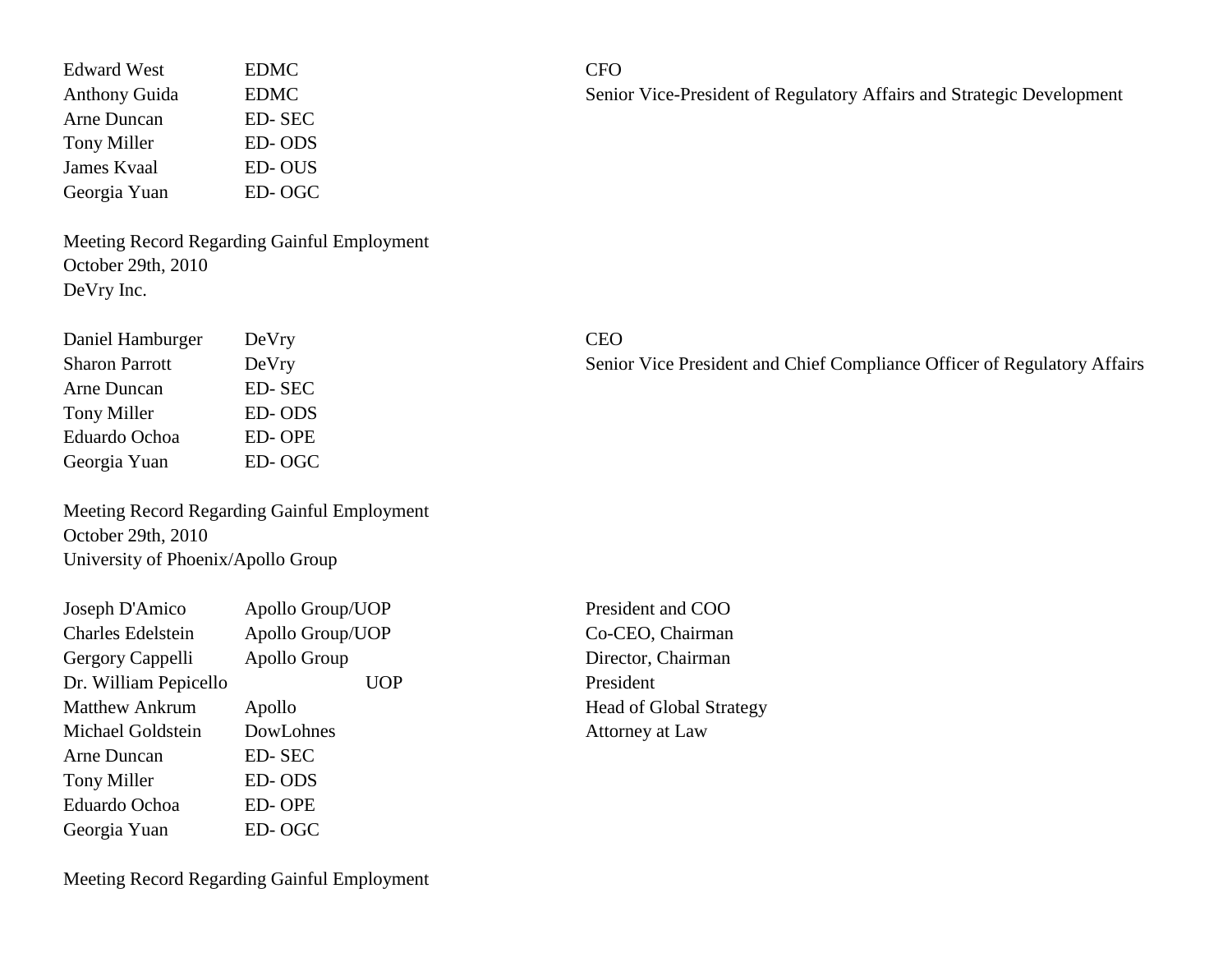October 29th, 2010 Capella University

| <b>Christine Johnson</b> | Capella University        | Directo |
|--------------------------|---------------------------|---------|
| Kevin Gilligan           | Capella Education Company | Chairm  |
| Jennifer Blum            | Drinker, Biddle & Reath   | Partner |
| David Bergeron           | ED-OPE                    |         |
| Dan Madzelan             | ED-OPE                    |         |
| <b>Steve Finley</b>      | ED-OGC                    |         |
| Leigh Arsenault          | ED-OUS                    |         |

Director of Government Affairs Chairman and Chief Executive Officer

Meeting Record Regarding Gainful Employment October 29th, 2010 Corinthian Colleges

| Peter Waller    | Corinthian | <b>CEO</b> |
|-----------------|------------|------------|
| Mark Pelesh     | Corinthian | Exec       |
| James Kvaal     | ED-OUS     |            |
| David Bergeron  | ED-OPE     |            |
| Georgia Yuan    | ED-OGC     |            |
| Dan Madzelan    | ED-OPE     |            |
| Leigh Arsenault | Ed-OUS     |            |

Meeting Record Regarding Gainful Employment November 1st, 2010 U.S. Small Business Administration

| Kate Reicher        | SBA           |
|---------------------|---------------|
| Charles Maresca     | <b>SBA</b>    |
| Kia Dennis          | SBA           |
| Eduardo Ochoa       | <b>ED-OPE</b> |
| <b>Steve Finley</b> | ED-OGC        |
| Dan Madzelan        | <b>ED-OPE</b> |
| Leigh Arsenault     | <b>ED-OUS</b> |

Executive Vice President, Legislative & Regulatory Affairs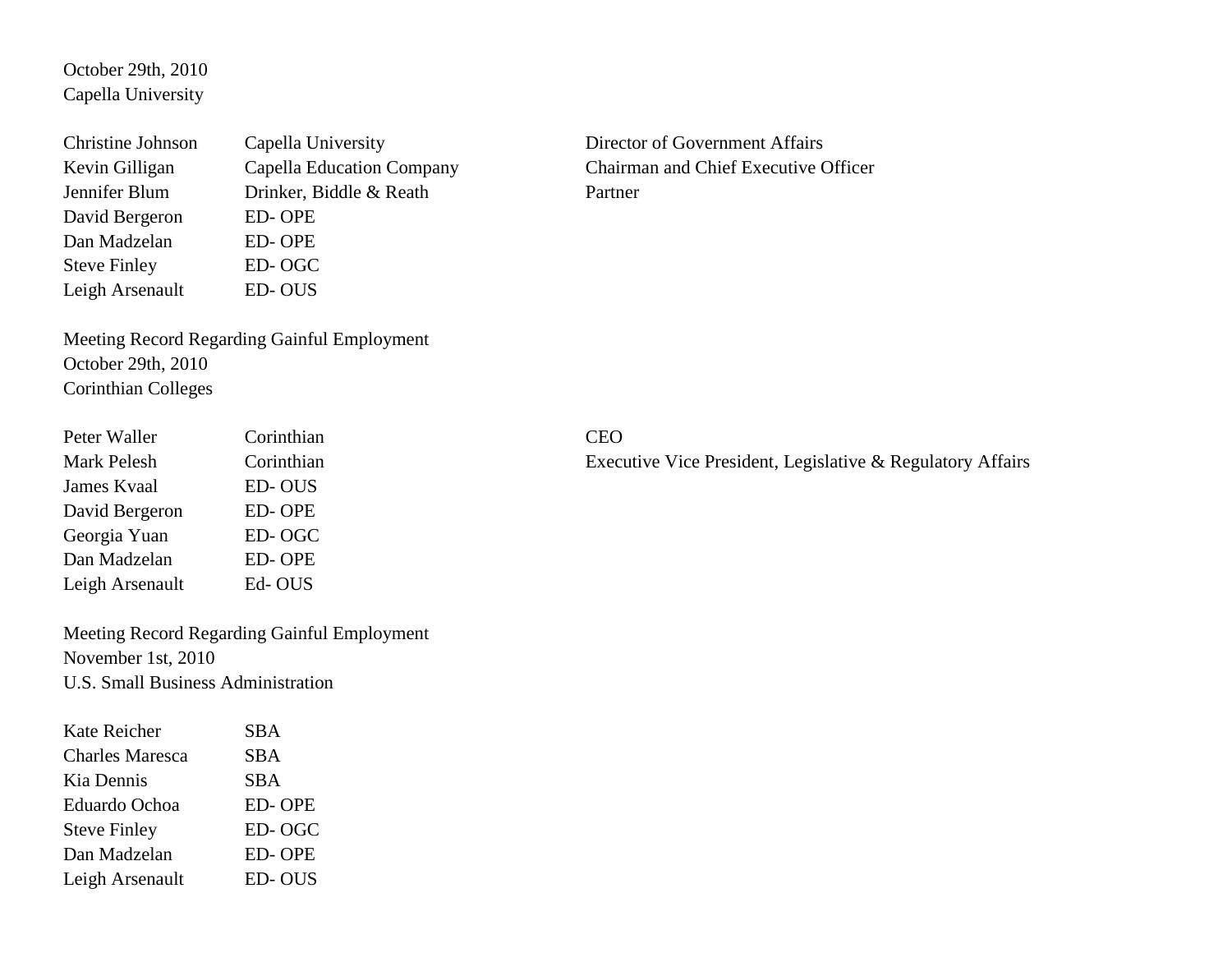Meeting Record Regarding Gainful Employment November 9th, 2010 Capella University

| Kevin Gilligan      | Capella Education Company | Chairm  |
|---------------------|---------------------------|---------|
| Christine Johnson   | Capella University        | Directo |
| Jennifer Blum       | Drinker, Biddle & Reath   | Partner |
| Larry Isaak         | Capella University        | Preside |
| Arne Duncan         | ED-SEC                    |         |
| Tony Miller         | ED-ODS                    |         |
| James Kvaal         | ED-OUS                    |         |
| <b>Charlie Rose</b> | ED-OGC                    |         |

 $K<sub>k</sub>$  Chairman and Chief Executive Officer Director of Government Affairs President

Meeting Record Regarding Gainful Employment November 9th, 2010 Strayer University

| Robert Silberman         | Strayer Education Inc. |                           | Chairman and CEO                          |
|--------------------------|------------------------|---------------------------|-------------------------------------------|
| Catherine Guttman-McCabe |                        | <b>Strayer University</b> | Senior Vice President and General Counsel |
| Arne Duncan              | ED-SEC                 |                           |                                           |
| Tony Miller              | ED-ODS                 |                           |                                           |
| James Kvaal              | ED-OUS                 |                           |                                           |
| <b>Charlie Rose</b>      | ED-OGC                 |                           |                                           |

Meeting Record Regarding Gainful Employment November 10th, 2010 The Institute for College Access and Success, Campus Progress, U.S. Students Association, National Consumer Law Center, US Public Interest Research Group

| Lauren Asher      | <b>TICAS</b> | President                                |
|-------------------|--------------|------------------------------------------|
| Pauline Abernathy | <b>TICAS</b> | Vice President                           |
| Chris Lindstrom   | US PIRG      | <b>Higher Education Program Director</b> |
| Rich Williams     | US PIRG      | <b>Higher Education Advocate</b>         |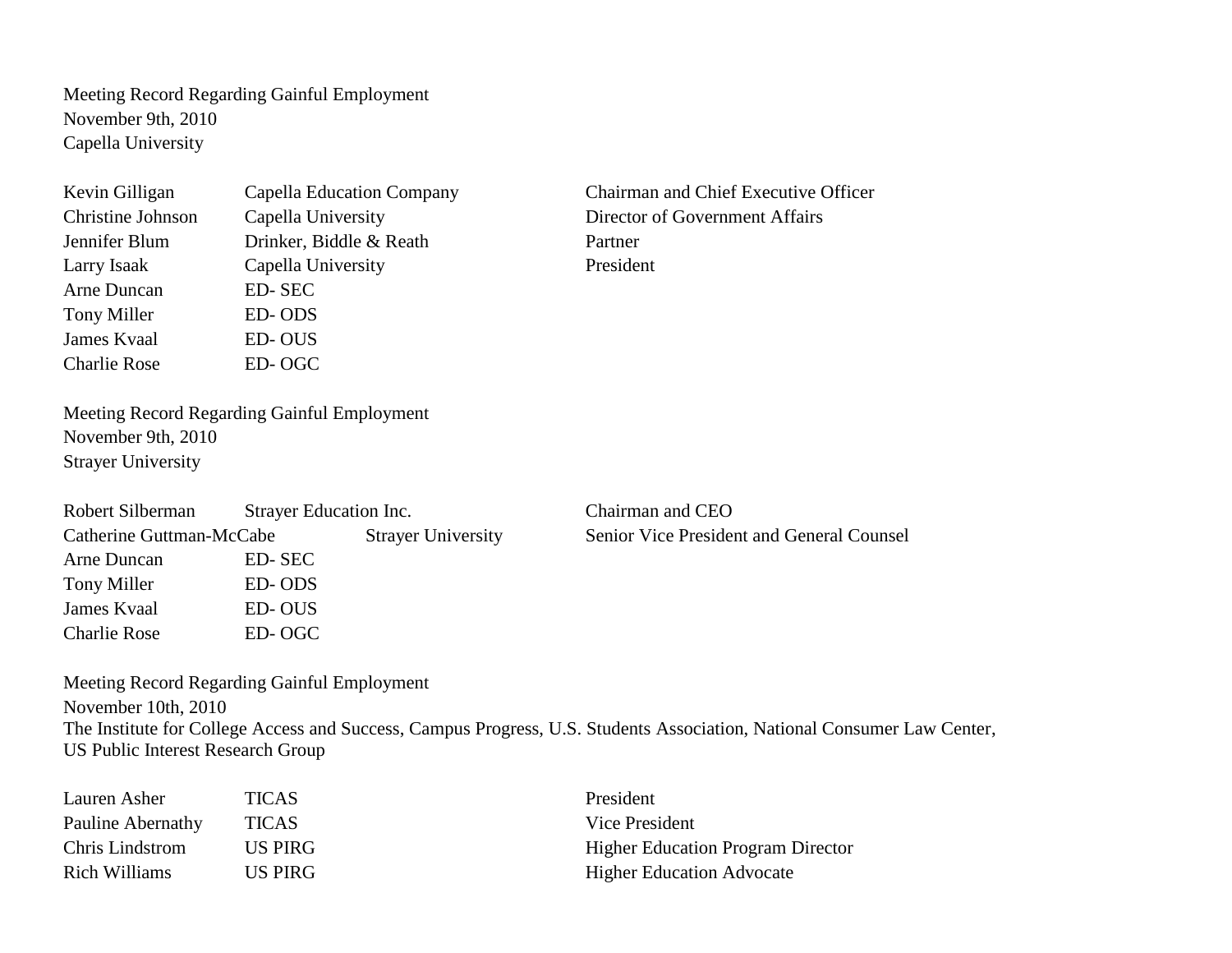Getachew Kassa USSA Legislative Director Lindsay McCluskey USSA President Angela Peoples Campus Progress Policy and Advocacy Manager David Halperin Campus Progress Senior Vice President Deanne Loonin NCLC Attorney Arne Duncan ED- SEC James Kvaal ED- OUS Georgia Yuan ED- OGC Tony Miller ED- ODS

Meeting Record Regarding Gainful Employment

November 10th, 2010

American Council on Education, Association of Community College Trustees, American Association of Community Colleges

| David Baime         | <b>AACC</b>   | Senio      |
|---------------------|---------------|------------|
| Dr. George Boggs    | <b>AACC</b>   | Presi      |
| Dr. Walter Bumphus  | <b>AACC</b>   | Presi      |
| Jee Hang Lee        | <b>ACCT</b>   | Direo      |
| J. Noah Brown       | <b>ACCT</b>   | <b>CEO</b> |
| <b>Terry Hartle</b> | ACE           | Senio      |
| Arne Duncan         | <b>ED-SEC</b> |            |
| Tony Miller         | ED-ODS        |            |
| Georgia Yuan        | ED-OGC        |            |
| James Kvaal         | ED-OUS        |            |

Senior Vice President, Government Relations, & Research President and CEO President and CEO-designee Director of Public Policy Senior Vice President, Division of Government & Public Affairs

Meeting Record Regarding Gainful Employment November 10th, 2010 Rasmussen College

| J. Michael Locke | Rasmussen | CEO |
|------------------|-----------|-----|
| Arne Duncan      | ED-SEC    |     |
| James Kvaal      | ED-OUS    |     |
| Tony Miller      | ED-ODS    |     |
| Georgia Yuan     | ED-OGC    |     |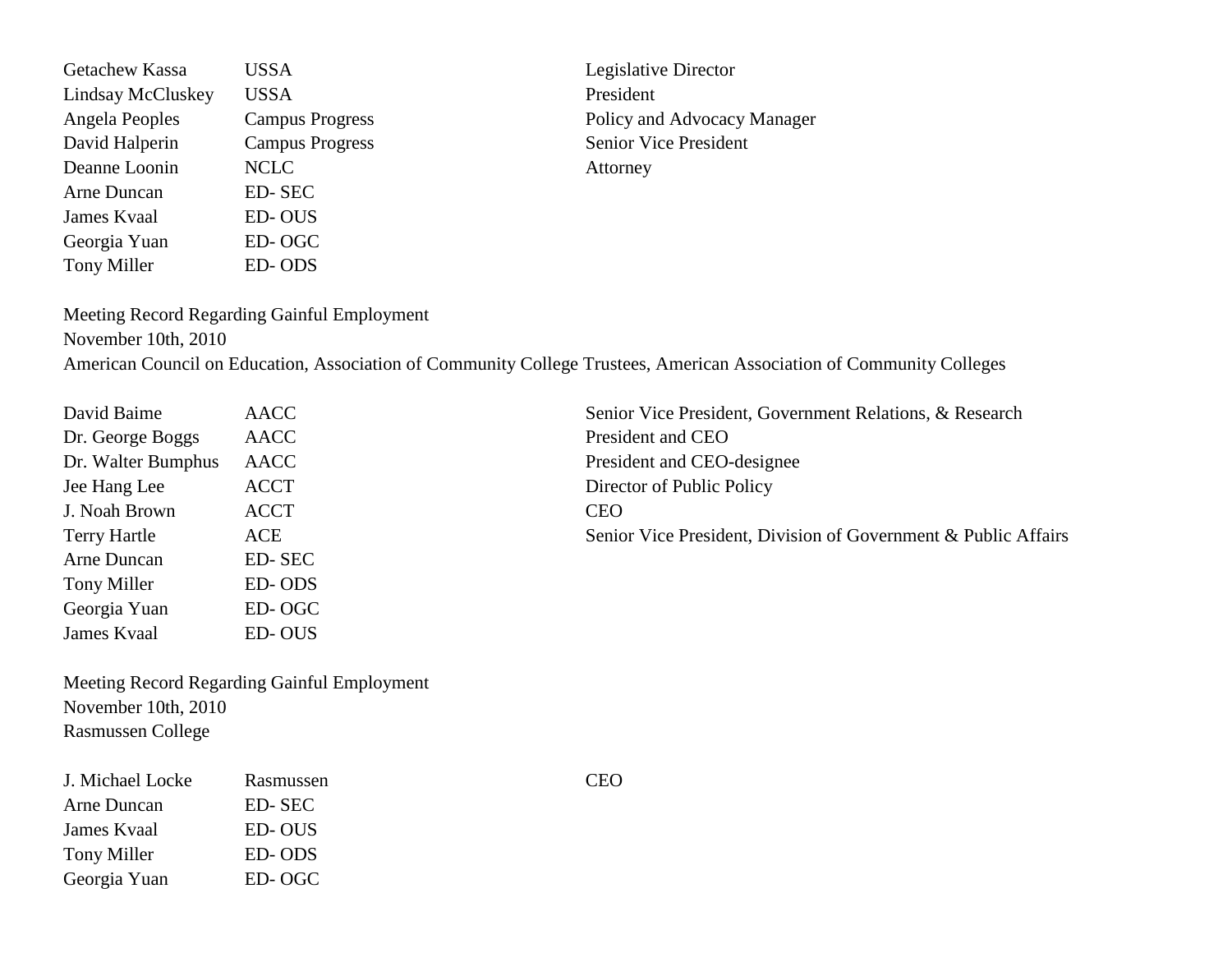Meeting Record Regarding Gainful Employment November 11th, 2010 Kaplan Inc.

| Don Graham          | The Washington Post Compan |
|---------------------|----------------------------|
| <b>Andrew Rosen</b> | Kaplan                     |
| <b>Matt Seelye</b>  | Kaplan                     |
| Rebecca Campoverde  | Kaplan                     |
| Arne Duncan         | <b>ED-SEC</b>              |
| Tony Miller         | ED-ODS                     |
| James Kvaal         | <b>ED-OUS</b>              |
| Georgia Yuan        | ED-OGC                     |

grad Chairman and CEO Chairman and CEO Chief Financial Officer Senior VP for Government Relations

Meeting Record Regarding Gainful Employment November 22nd, 2010 BC Partners

| <b>BC</b> Partners |
|--------------------|
| <b>BC</b> Partners |
| ED-SEC             |
| <b>ED-OUS</b>      |
| ED-ODS             |
| ED-OGC             |
|                    |

Meeting Record Regarding Gainful Employment November 23rd, 2010 Walden University and Laureate Education Inc.

| Doug Becker     | Laureate Education Inc.         | Chairman and CEO |
|-----------------|---------------------------------|------------------|
| Paula Singer    | Laureate Higher Education Group | <b>CEO</b>       |
| Jonathan Kaplan | <b>Walden University</b>        | President        |
| Jennifer Blum   | Drinker, Biddle & Reath         | Partner          |
| Arne Duncan     | ED-SEC                          |                  |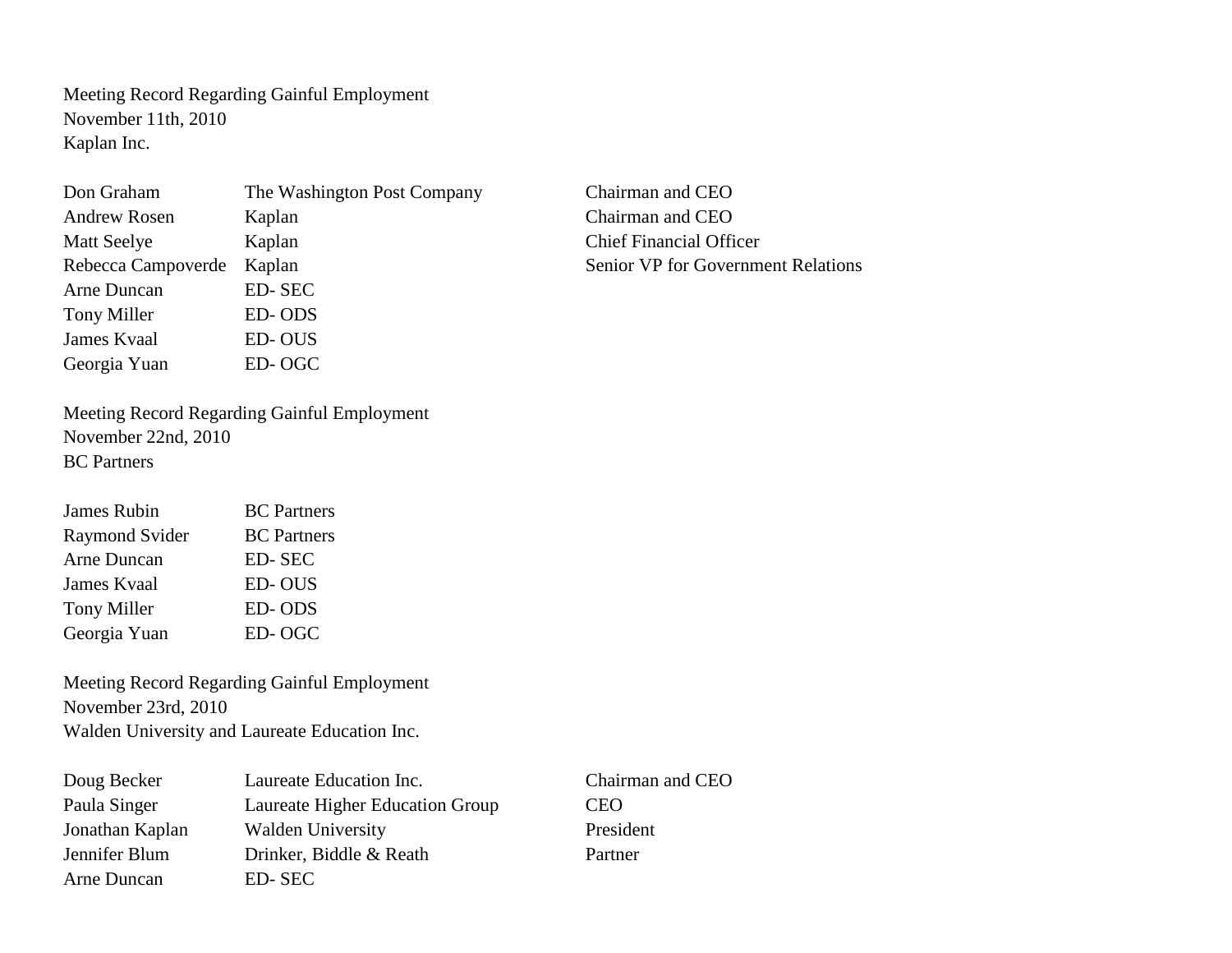| Tony Miller  | ED-ODS |
|--------------|--------|
| James Kyaal  | ED-OUS |
| Georgia Yuan | ED-OGC |

Meeting Record Regarding Gainful Employment November 24th, 2010 Howard Community College

| Katherine Allen     | <b>Howard CC</b> |
|---------------------|------------------|
| Eduardo Ochoa       | ED-OPE           |
| David Bergeron      | ED-OPE           |
| <b>Steve Finley</b> | ED-OGC           |

Meeting Record Regarding Gainful Employment November 29th, 2010 Coalition for Educational Success

| Lanny Davis     | Lanny J. Davis and Associates     |
|-----------------|-----------------------------------|
| Avy Stein       | Willis Stein & Partners Principal |
| Lincoln Frank   | <b>Quad Partners</b>              |
| Eduardo Ochoa   | ED-OPE                            |
| Georgia Yuan    | ED-OGC                            |
| David Bergeron  | ED-OPE                            |
| Leigh Arsenault | ED-OUS                            |

Meeting Record Regarding Gainful Employment November 30th, 2010 Rasmussen College

| J. Michael Locke      | Rasmussen | CEO   |
|-----------------------|-----------|-------|
| Adam Steinbrunner     | Rasmussen | Direc |
| <b>Taryn Hennessy</b> | Rasmussen |       |
| James Kvaal           | ED-OUS    |       |
| David Bergeron        | ED-OPE    |       |

C<sub>2</sub> Director, Financial Aid Services

Principal Principal Managing Partner

Am Steinbrunner Director of Student Economics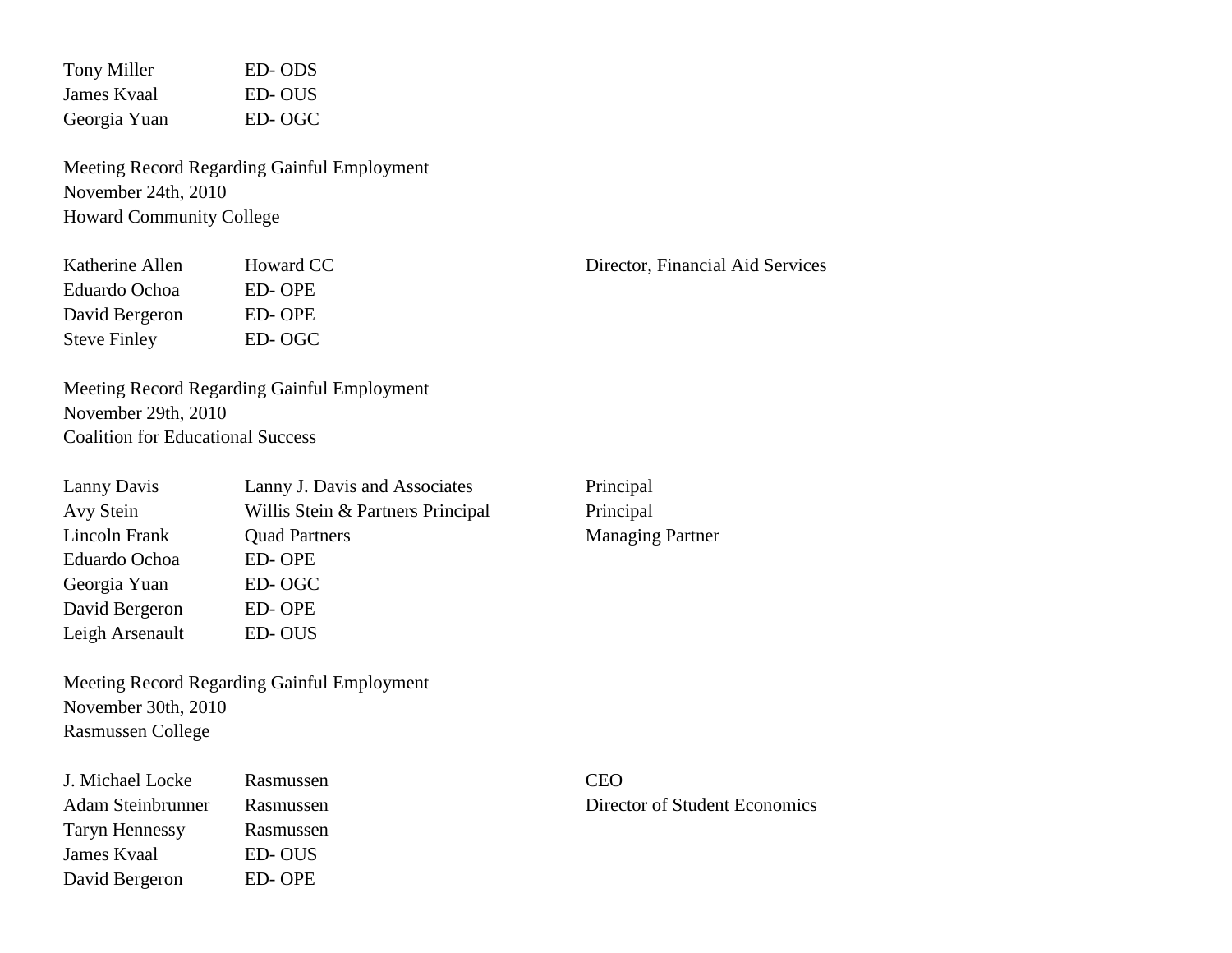Steve Finley ED- OGC Leigh Arsenault ED- OUS

Meeting Record Regarding Gainful Employment December 1st, 2010 YTI, Concorde, and Ogle Schools

| Tim Foster          | YTI/Concorde/Ogle          |
|---------------------|----------------------------|
| Ben Klein           | Heather Podesta & Partners |
| Eduardo Ochoa       | ED-OPE                     |
| David Bergeron      | <b>ED-OPE</b>              |
| <b>Steve Finley</b> | ED-OGC                     |
| Leigh Arsenault     | ED-OUS                     |

CEO and Executive Chairman

Meeting Record Regarding Gainful Employment December 1st, 2010 Regency Beauty

| Andrea Fike            | Regency                    | Senior  |
|------------------------|----------------------------|---------|
| Hayes Batson           | Regency                    | Preside |
| <b>Heather Podesta</b> | Heather Podesta & Partners | Partner |
| Eduardo Ochoa          | ED-OPE                     |         |
| David Bergeron         | ED-OPE                     |         |
| <b>Steve Finley</b>    | ED-OGC                     |         |

Senior Vice President and General Counsel President

Meeting Record Regarding Gainful Employment December 1st, 2010 Aerosim Flight Academy

| <b>Shannon Sheppard</b> | Aerosim                             |
|-------------------------|-------------------------------------|
| Paul Woessner           | Aerosim                             |
| <b>Scott Foose</b>      | <b>Regional Airline Association</b> |
| James Kvaal             | ED-OUS                              |
| David Bergeron          | ED-OPE                              |

Manger of Education **Senior Vice President** Vice President